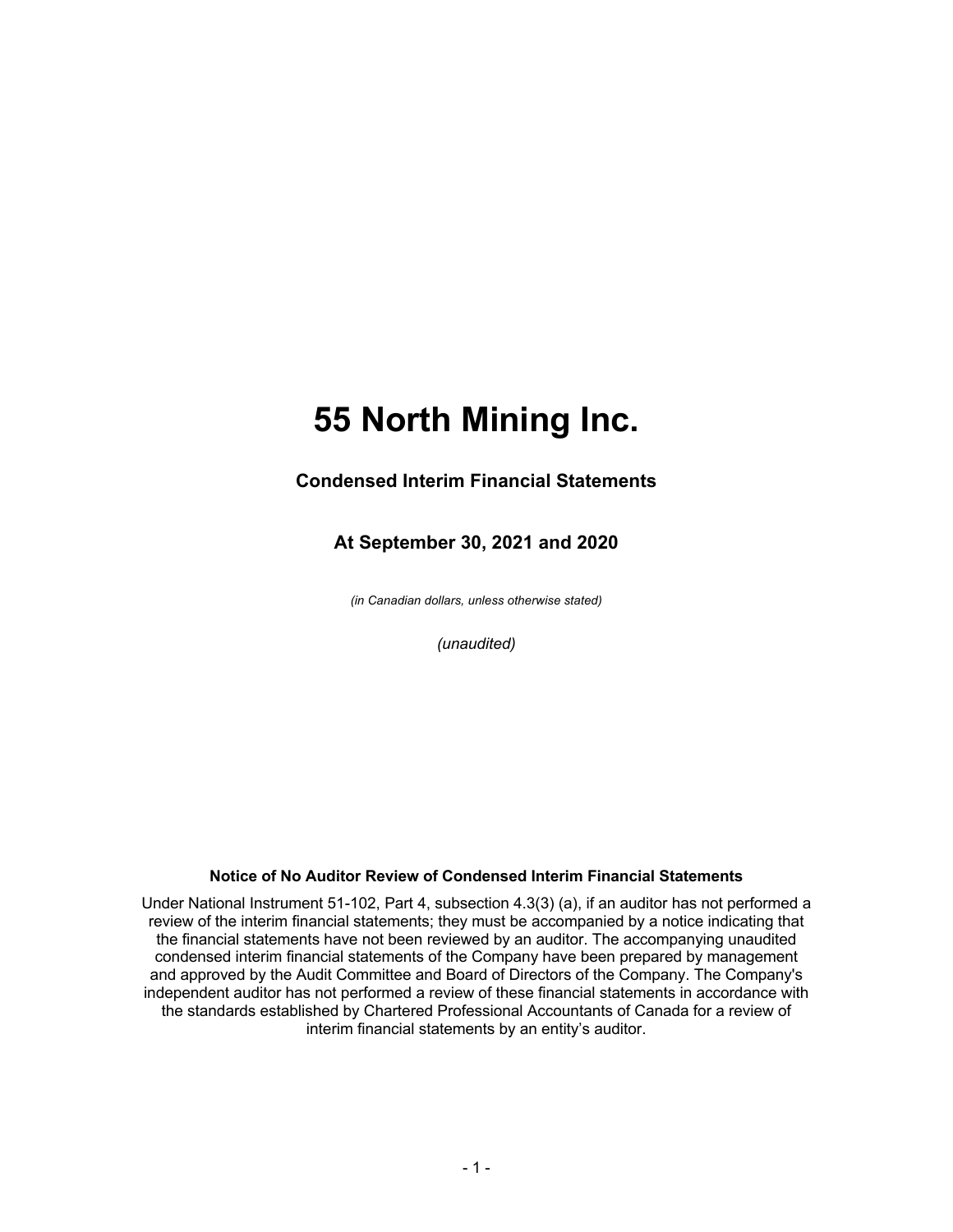## **55 North Mining Inc. Condensed Interim Statements of Financial Position**

**(Unaudited)**

*Expressed in Canadian dollars*

|                                              | September 30,<br>2021 |             |              | December 31,<br>2020 |  |
|----------------------------------------------|-----------------------|-------------|--------------|----------------------|--|
| <b>ASSETS</b>                                |                       |             |              |                      |  |
| <b>Current assets</b>                        |                       |             |              |                      |  |
| Cash                                         | \$                    | 7,178       | \$           | 479,699              |  |
| Restricted cash                              |                       |             |              | 1,241,631            |  |
| Receivables                                  |                       | 103,016     |              | 169,150              |  |
| Prepaids                                     |                       | 37,078      |              | 133,800              |  |
| Investment (Note 6)                          |                       |             |              | 4,834,000            |  |
|                                              | \$                    | 147,272     | $\mathbb{S}$ | 6,858,280            |  |
| <b>LIABILITIES AND SHAREHOLDERS' DEFICIT</b> |                       |             |              |                      |  |
| <b>Current liabilities</b>                   |                       |             |              |                      |  |
| Accounts payable and accrued liabilities     | \$                    | 321,179     | \$           | 388,284              |  |
| Dividend payable (Note 6)                    |                       |             |              | 3,838,994            |  |
| Flow-through share premium liability         |                       |             |              | 528,841              |  |
|                                              |                       | 321,179     |              | 4,756,119            |  |
| <b>Long-term liabilities</b>                 |                       |             |              |                      |  |
| Canada Emergency Business Account (Note 7)   |                       | 30,000      |              | 30,000               |  |
|                                              |                       |             |              |                      |  |
|                                              |                       | 351,179     |              | 4,786,119            |  |
| <b>Shareholders' equity</b>                  |                       |             |              |                      |  |
| Share capital (Note 8)                       |                       | 4,276,567   |              | 3,882,775            |  |
| Warrant reserve                              |                       | 2,313,168   |              | 1,987,833            |  |
| Contributed surplus                          |                       | 1,013,740   |              |                      |  |
| <b>Deficit</b>                               |                       | (7,807,382) |              | (3,798,447)          |  |
|                                              |                       | (203, 907)  |              | 2,072,161            |  |
|                                              | \$                    | 147,272     | \$           | 6,858,280            |  |

*The accompanying notes are an integral part of these condensed interim financial statements.*

On behalf of the Board: Signed:

*"Bruce Reid" "Sethu Raman"* \_\_\_\_\_\_\_\_\_\_\_\_\_\_\_\_\_\_\_\_\_\_ \_\_\_\_\_\_\_\_\_\_\_\_\_\_\_\_\_\_\_\_\_\_

Director Director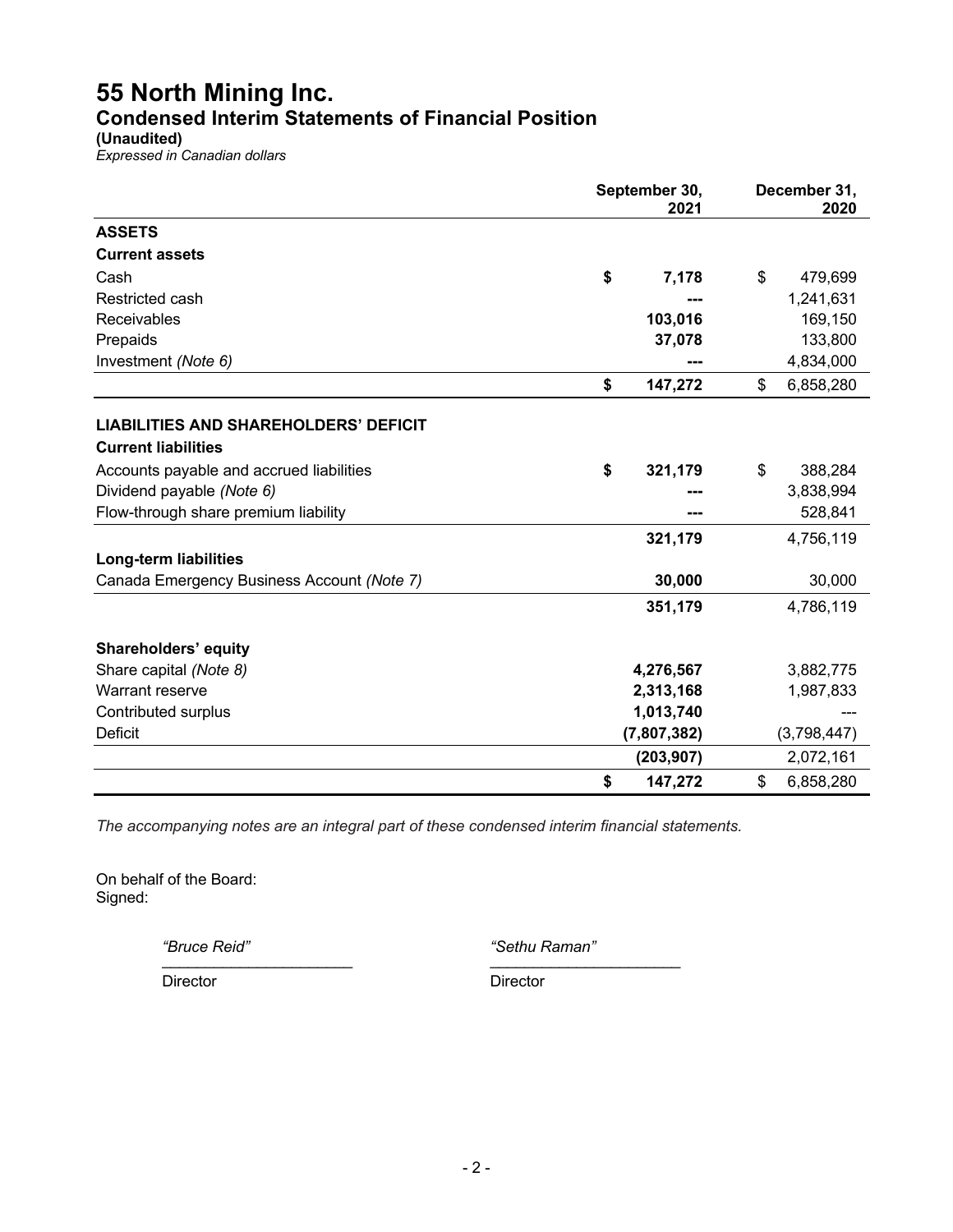## **55 North Mining Inc.**

## **Condensed Interim Statements of Comprehensive Loss**

**For the three and nine months ended September 30, 2021 and 2020**

**(Unaudited)**

*Expressed in Canadian dollars, except shares and per share amounts*

|                                                                                                     | 3 months ended<br>September 30,<br>2021<br>2020 |                      | 9 months ended<br>September 30,<br>2021 |                         | 2020 |            |
|-----------------------------------------------------------------------------------------------------|-------------------------------------------------|----------------------|-----------------------------------------|-------------------------|------|------------|
| <b>Expenditures</b>                                                                                 |                                                 |                      |                                         |                         |      |            |
| Project expenditures                                                                                |                                                 | \$ (27,990)          | \$<br>5,000                             | \$3,128,989             | \$   | 77,503     |
| Stock-based compensation                                                                            |                                                 |                      | ---                                     | 1,013,740               |      |            |
| Management and consulting                                                                           |                                                 | 50,406               | 161,045                                 | 234,769                 |      | 301,045    |
| <b>Acquisition costs</b>                                                                            |                                                 | 100,000              | 65,000                                  | 100,000                 |      | 65,000     |
| General and administration                                                                          |                                                 | 31,446               | 13,891                                  | 71,400                  |      | 39,660     |
| Promotion and shareholder communications                                                            |                                                 | 21,839               | 228,350                                 | 70,607                  |      | 228,350    |
| <b>Professional fees</b>                                                                            |                                                 | 4,303                | 20,240                                  | 49,880                  |      | 63,195     |
| Listing costs (Note 4)                                                                              |                                                 | 3,000                | 835,505                                 | 19,750                  |      | 835,505    |
|                                                                                                     |                                                 |                      |                                         |                         |      |            |
| Loss before other (income)/expenses<br>and taxes                                                    |                                                 | 180,004              | 1,329,031                               | 4,689,135               |      | 1,610,258  |
| Gain on sale of investment                                                                          |                                                 |                      |                                         | (2,752,169)             |      |            |
| Dividend income                                                                                     |                                                 |                      | (93,006)                                | (66, 500)               |      | (93,006)   |
| Interest income                                                                                     |                                                 |                      |                                         | (2,710)                 |      |            |
| Forgiven Canada Emergency Business                                                                  |                                                 |                      |                                         |                         |      |            |
| Account (Note 6)                                                                                    |                                                 |                      |                                         |                         |      | (10,000)   |
| Revaluation on investment                                                                           |                                                 |                      | 66,544                                  |                         |      | 67,310     |
| Loss before income taxes                                                                            |                                                 | 180,004              | 1,302,569                               | 1,867,756               |      | 1,574,562  |
| <b>Future tax recovery</b>                                                                          |                                                 |                      | (1, 325)                                | (610, 990)              |      | (20, 538)  |
| Loss and comprehensive<br>loss for the period                                                       | \$                                              | 180,004 \$ 1,301,244 |                                         | \$1,256,766 \$1,554,024 |      |            |
|                                                                                                     |                                                 |                      |                                         |                         |      |            |
| Basic and diluted loss per share                                                                    | \$                                              | (0.00)               | \$<br>(0.04)                            | \$<br>(0.01)            | \$   | (0.10)     |
| Weighted average number of shares<br>outstanding during the period -<br>basic and diluted (Note 13) |                                                 | 110,238,732          | 29,752,508                              | 106,589,126             |      | 15,219,738 |

*The accompanying notes are an integral part of these condensed interim financial statements.*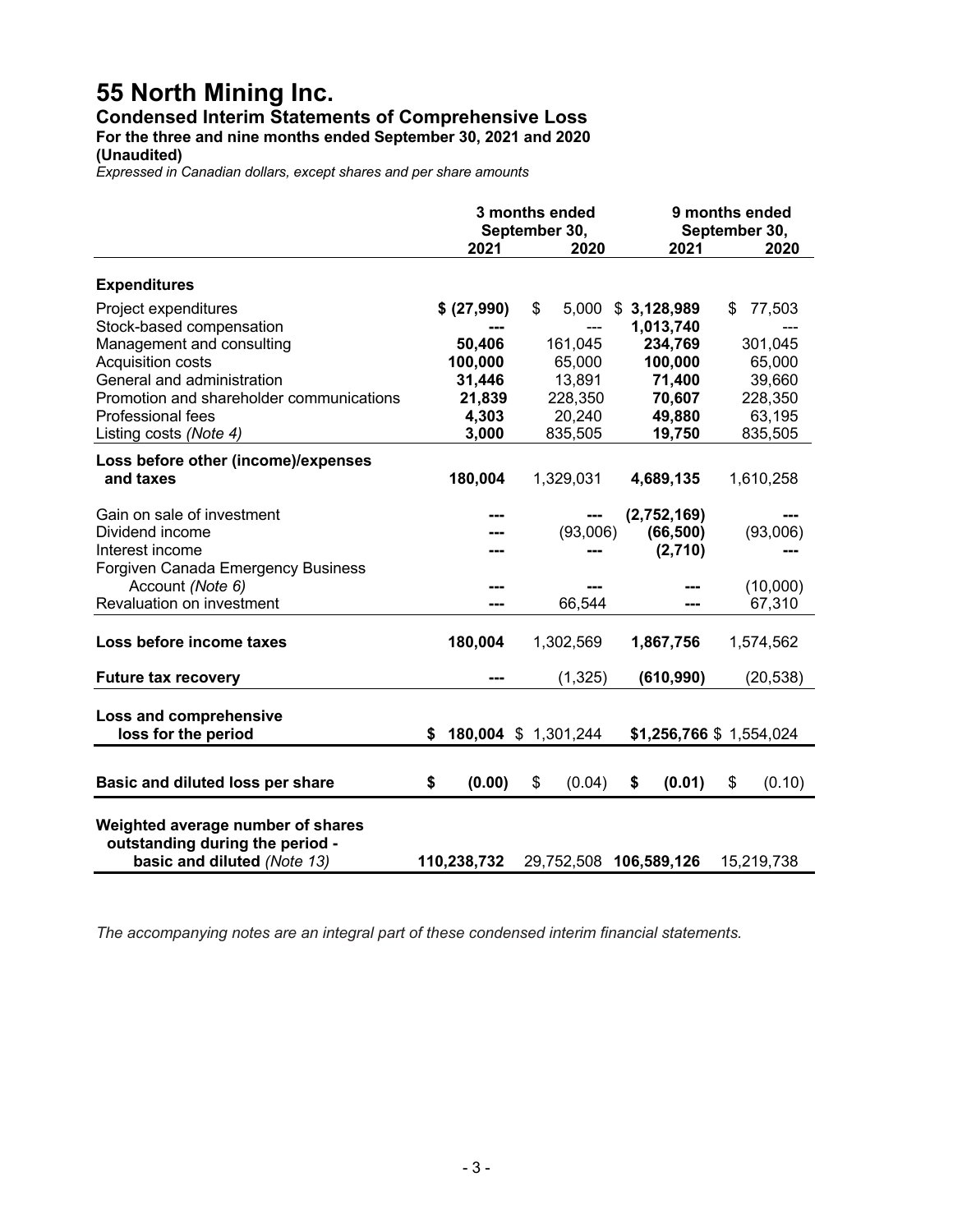## **55 North Mining Inc.**

#### **Condensed Interim Statements of Changes in Deficit For the nine months ended September 30, 2021 and 2020 (Unaudited)**

*Expressed in Canadian dollars*

|                                        | <b>Share</b>   | <b>Warrant</b> | <b>Contributed</b>         |                |                 |
|----------------------------------------|----------------|----------------|----------------------------|----------------|-----------------|
|                                        | <b>Capital</b> | <b>Reserve</b> | <b>Surplus</b>             | <b>Deficit</b> | Total           |
| <b>Balance at December 31, 2019</b>    | \$1,368,750    | 244,389<br>\$  | \$<br>$\sim$ $\sim$ $\sim$ | \$ (1,210,433) | \$<br>402,706   |
| Loss for the period                    |                |                | ---                        | (1,554,024)    | (1, 554, 024)   |
| Warrants issued                        |                | 73,167         | ---                        |                | 73,167          |
| Share issuance, settlement of debt     | 150,000        |                |                            |                | 150,000         |
| Share issuance, amalgamation           | 695,988        |                |                            | ---            | 695,988         |
| Share issuance, private placement      | 918,518        | 484,898        | ---                        | ---            | 1,403,416       |
| Flow-through share premium liability   | (333,604)      |                |                            | ---            | (333, 604)      |
| Share issue costs                      | (106, 220)     |                |                            |                | (106, 220)      |
| <b>Balance at September 30, 2020</b>   | \$2,693,432    | 802,454<br>S.  | \$<br>$\sim$ $\sim$        | \$ (2,764,457) | 731,429<br>S.   |
| <b>Balance at December 31, 2020</b>    | \$3,882,775    | \$1,987,833    | \$<br>$\sim$ $\sim$ $\sim$ | \$ (3,798,447) | \$2,072,161     |
| Loss for the period                    | $- - -$        |                | ---                        | (1, 256, 766)  | (1, 256, 766)   |
| Issue of shares - private placement    | 393,792        | 325,335        |                            |                | 719,127         |
| Vesting of share-based<br>compensation |                |                | 1,013,740                  |                | 1,013,740       |
| <b>Dividend</b>                        |                |                |                            | (2,752,169)    | (2,752,169)     |
| <b>Balance at September 30, 2021</b>   | \$4,276,567    | \$2,313,168    | \$1,013,740                | \$ (7,807,382) | \$<br>(203,907) |

*The accompanying notes are an integral part of these condensed interim financial statements.*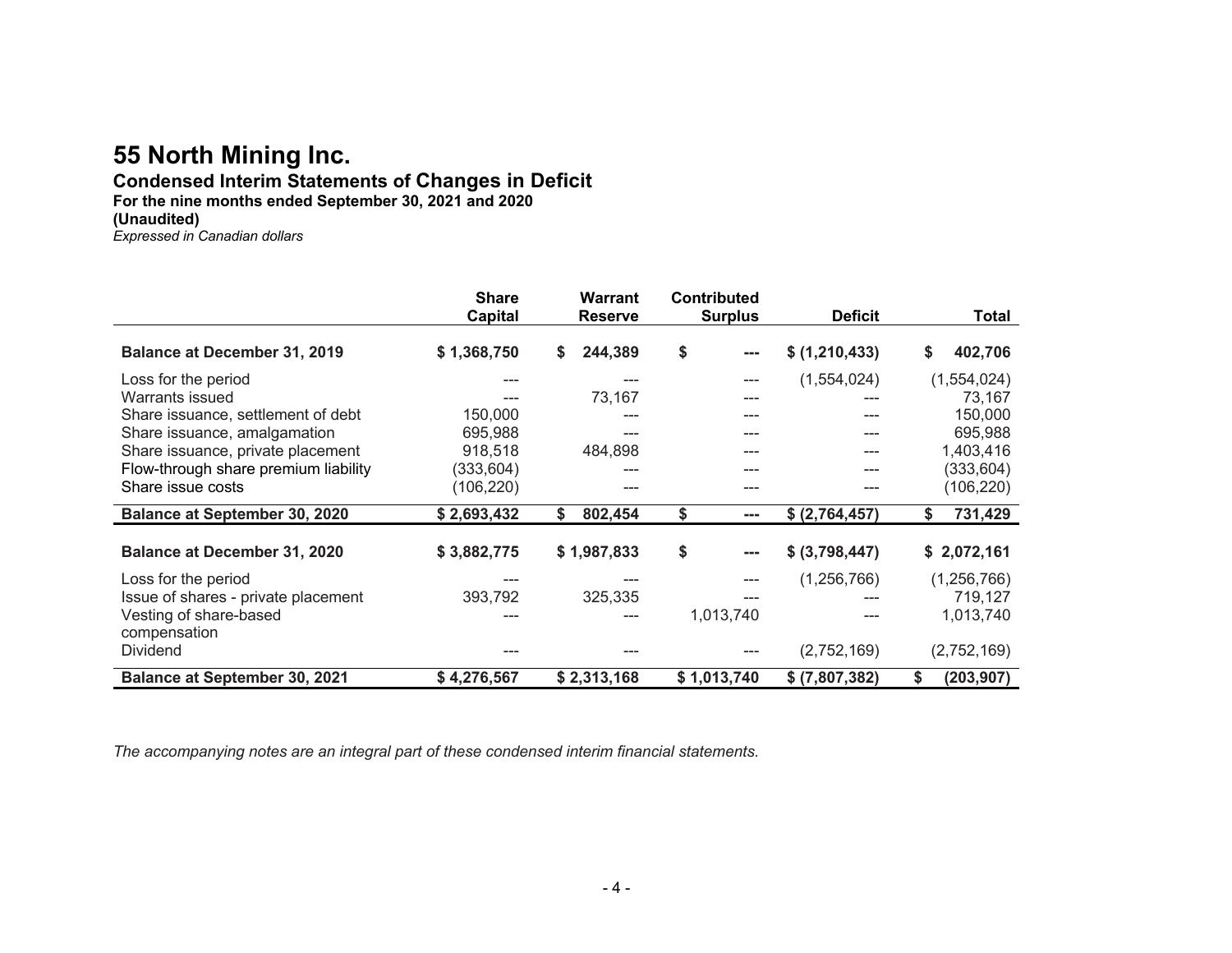## **55 North Mining Inc. Condensed Interim Statements of Cash Flows**

**For the nine months ended September 30, 2021 and 2020**

**(Unaudited)**

*Expressed in Canadian dollars*

|                                               | 2021          | 2020              |
|-----------------------------------------------|---------------|-------------------|
| Cash provided by (used in):                   |               |                   |
| <b>OPERATING ACTIVITIES</b>                   |               |                   |
| Net loss for the period                       | \$(1,256,766) | (1,480,857)<br>\$ |
| Share-based compensation                      | 1,013,740     |                   |
| Listing costs                                 |               | 835,505           |
| Forgiven Canadian Emergency Business Account  |               | (10,000)          |
| Investment revaluation                        |               | 67,310            |
| Future tax recovery                           | (610, 990)    | (20, 538)         |
| Dividend income                               | (66, 500)     | (93,006)          |
| Shares issued for debt settlement             |               | 150,000           |
| Net change in non-cash working capital items: |               |                   |
| Amounts receivable                            | 66,134        | (34, 595)         |
| Prepaids                                      | 96,722        | (11,090)          |
| Accounts payable and accrued liabilities      | (67, 105)     | (182, 694)        |
|                                               | (824, 765)    | (779, 965)        |
| <b>FINANCING ACTIVITIES</b>                   |               |                   |
| Share issuance on private placement           | 860,000       | 1,297,196         |
| Share issue costs                             | (58, 723)     |                   |
| Sale of investments                           | 3,934,000     |                   |
| Change in restricted cash                     | 1,241,631     |                   |
| Sale of short-term investments                | 900,000       |                   |
| Dividend paid                                 | (6,524,664)   |                   |
| Loan receivable                               |               | (126, 361)        |
| Loan payable                                  |               | 30,000            |
| <b>Canadian Emergency Business Account</b>    |               | 40,000            |
| Cash acquired on reverse takeover transaction |               |                   |
| net of transaction costs (Note 4)             |               | 656,289           |
|                                               | 352,244       | 1,897,124         |
|                                               |               |                   |
| Net increase in cash                          | (472, 521)    | 1,117,159         |
| Cash, beginning of period                     | 479,699       | 478,139           |
| Cash, end of period                           | \$<br>7,178   | \$1,595,298       |

*The accompanying notes are an integral part of these condensed interim financial statements.*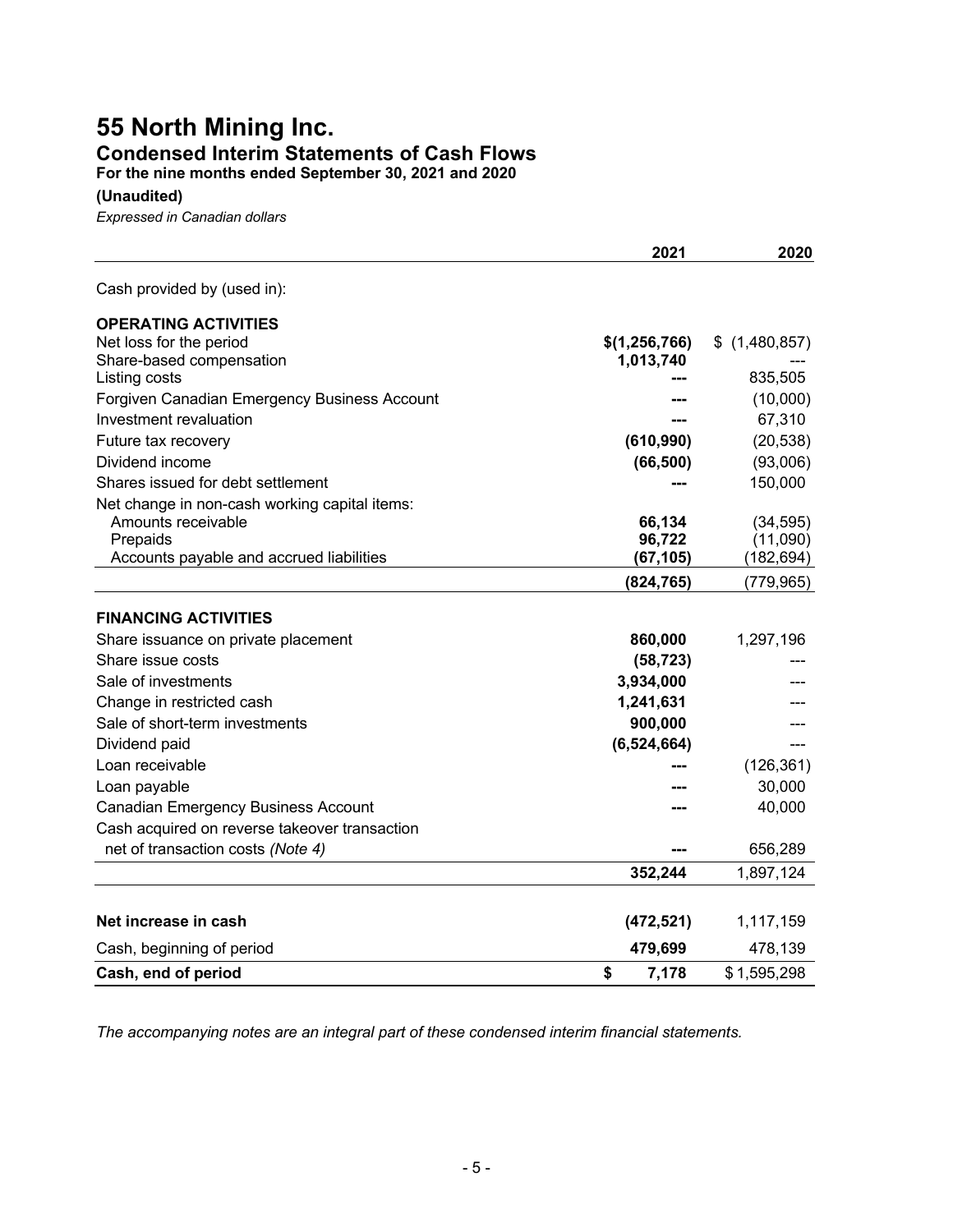*Expressed in Canadian dollars unless otherwise indicated*

#### **1. CORPORATE INFORMATION**

55 North Mining Inc., a company incorporated under the Canada Business Corporation Act, and its whollyowned subsidiary (collectively "55 North" or the "Company") are engaged in the acquisition, exploration, development and extraction of natural resources, specifically precious metals. The Company's corporate head office is located at 401 Bay Street, Suite 2702, Toronto ON M5H 2Y4. The registered office of the Company is MLT Aikins LLP, 30th Floor, 360 Main Street, Winnipeg, MB R3C 4G1. The Company is a reporting issuer, as defined in corporate law, and its shares are not currently listed for trading on any stock exchange.

On September 2, 2020, 2552883 Ontario Inc. ("Ontario Inc.") and 55 North completed a reverse takeover transaction pursuant to which 55 North acquired all the issued and outstanding shares of Ontario Inc.. Ontario Inc. then amalgamated with a wholly-owned subsidiary of 55 North and continued as one company, 55 North Mining Operations Inc. Upon completion of the reverse takeover transaction (the "RTO"), the shareholders of Ontario Inc. obtained control of the consolidated entity. Under the purchase method of accounting, Ontario Inc. was identified as the acquirer, and accordingly the entity is considered to be a continuation of Ontario Inc. with the net assets of the Company at the date of the reverse takeover transaction deemed to have been acquired by Ontario Inc. (Note 4). The consolidated interim financial statements comparative figures for the quarter ended September 30, 2020 are the results of operations of Ontario Inc. The consolidated interim financial statements for the quarter ended September 30, 2021 include and 55 North. The Company operates as 55 North Mining Inc.

Ontario Inc. was originally set up as a means to access funds needed by 55 North which was unable to raise equity as a result of being cease-traded by various Canadian securities commissions. The intention was to eventually merge the two companies. This was achieved in September 2020.

These condensed interim financial statements of the Company for the three and nine months ended September 30, 2021 were approved and authorized for issue by the Board of Directors of the Company on November 23, 2021.

#### **Going Concern**

Mineral exploration projects, even when successful, require large amounts of exploration investment to prove mineable reserves, generally over long periods of time, prior to commencement of production. The ability of the Company to continue as a going concern is dependent upon, among other things, being able to obtain additional financing, the continued support of its existing shareholders, and the outlining and development of commercial deposits of metals at its project to generate positive cash flows from operations. While the Company has been successful in securing financing and identifying suitable properties to date, there is no assurance that the Company will continue to be successful in achieving these objectives. To date the Company has incurred losses since inception and expects to incur further losses in the development of its business. As at September 30, 2021, the Company had an accumulated deficit of \$7,807,382 which has been funded primarily by the issuance of share capital.

The ability of the Company to realize the costs it has incurred to date on its properties is dependent upon the Company being able to identify economically recoverable reserves, to finance their development costs and to resolve any environmental, regulatory or other constraints, which may hinder the successful development of the reserves. Although the Company has taken steps to verify title to the properties on which it is conducting exploration and development activities and in which it has an interest, in accordance with industry standards for the current stage of exploration and development of such properties, these procedures do not guarantee the Company's title. Property title may be subject to government licensing requirements or regulations, unregistered prior agreements, unregistered claims, and non-compliance with regulatory and environmental requirements.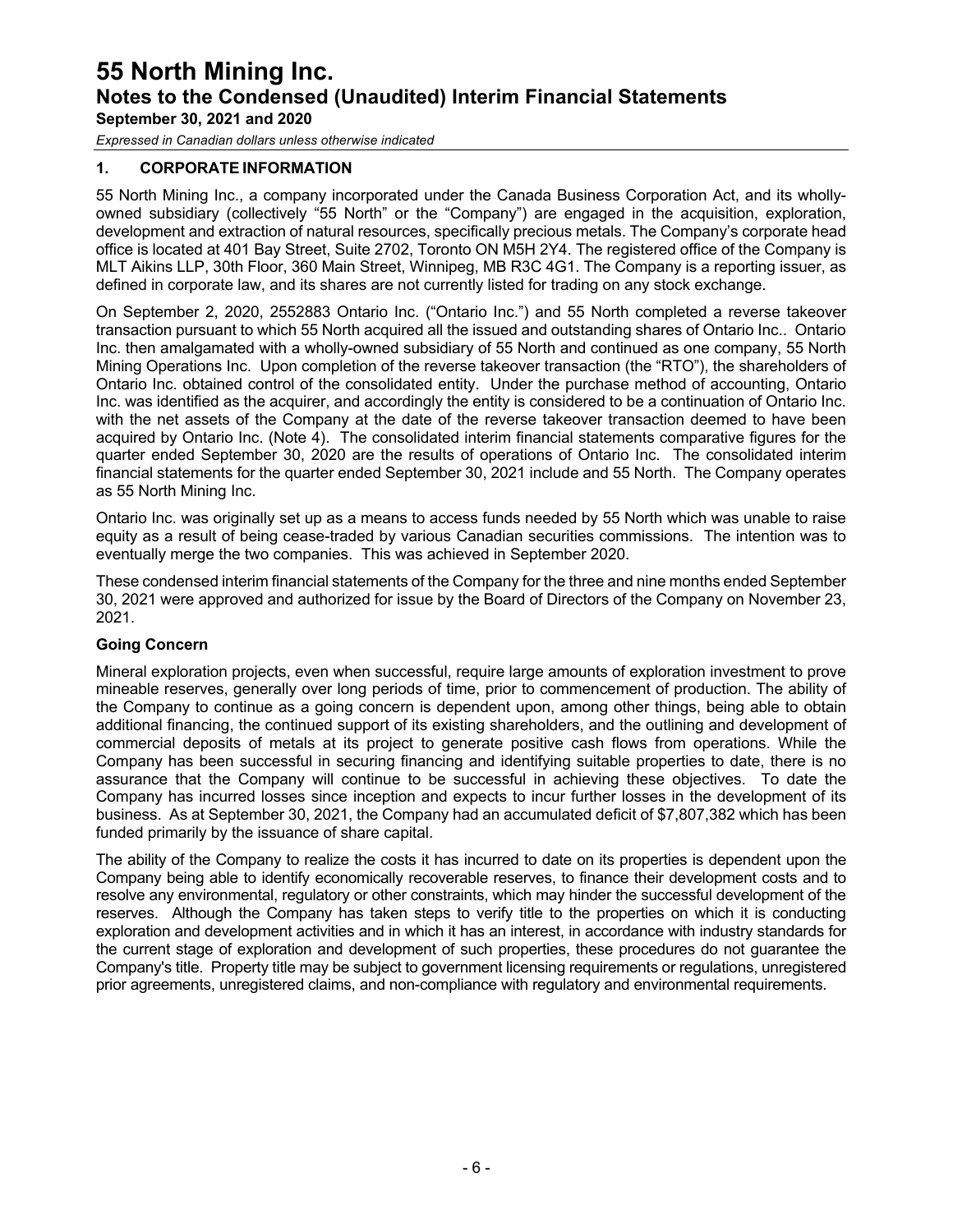*Expressed in Canadian dollars unless otherwise indicated*

#### **1. CORPORATE INFORMATION (CONT'D)**

#### **Going Concern (cont'd)**

The outbreak of COVID-19 has resulted in governments enacting emergency measures to combat the spread of the virus. These measures, which include the implementation of travel bans, quarantine periods and social distancing, have caused an economic slowdown and material disruption to business. Governments have continued to react with interventions intended to stabilize economic conditions. While COVID-19 has not had a material impact on the company's operations, the duration and ultimate impact of the COVID-19 outbreak is unknown at the time. It is not possible to reliably estimate the length and severity of these developments and the impact on the financial performance and financial position of the Company in future periods.

These financial statements have been prepared on a going concern basis, which assumes that the Company will be able to realize assets and discharge liabilities in the normal course of operations for the foreseeable future. These factors may cast significant doubt upon the Company's ability to continue as a going concern and, therefore, it may be unable to realize its assets and discharge its liabilities in the normal course of business. These financial statements do not reflect the adjustments to the carrying values of assets and liabilities, the reported revenues and expenses, and statement of financial position classifications that might be necessary if the Company was unable to continue as a going concern. These adjustments could be material.

#### **2. SIGNIFICANT ACCOUNTING POLICIES, JUDGMENTS AND ESTIMATES**

#### **a) Basis of presentation:**

The Company prepares its financial statements in accordance with International Financial Reporting Standards ("IFRS") as issued by the International Accounting Standards Board ("IASB") and IFRS Interpretations Committee ("IFRIC") which the Canadian Accounting Standards Board has approved for incorporation into Part I of the Chartered Professional Accountants Canada Handbook. These financial statements have been prepared under the historical cost method, except for certain financial instruments measured at fair value. The Company has consistently applied the accounting policies used in preparation of these financial statements throughout all the periods presented. Critical accounting judgments and estimates used by management in the preparation of these financial statements are presented in Note 3.

These financial statements are presented in Canadian dollars, which is also the Company's functional currency. All reference to dollars (\$) are to Canadian dollars unless otherwise noted.

These condensed interim financial statements have been prepared using the same accounting policies and methods of computation as the annual consolidated financial statements of the Company as at and for the year ended December 31, 2020. Accordingly, these condensed interim financial statements should be read in conjunction with the audited financial statements for the year ended December 31, 2020.

#### **b) Accounting changes**

#### **New Accounting Standards Issued But Not Yet Effective**

Certain new accounting standards and interpretations have been published that are not mandatory for the current period and have not been early adopted. These standards are not expected to have a material impact on the company in the current or future reporting periods.

#### **IFRSs effective as of January 1, 2021 Interest Rate Benchmark Reform – IBOR 'phase 2' (Amendments to IFRS 9, IAS 39, IFRS 7, IFRS 4 and IFRS 16)**

The amendments have had no impact on the condensed interim consolidated financial statements.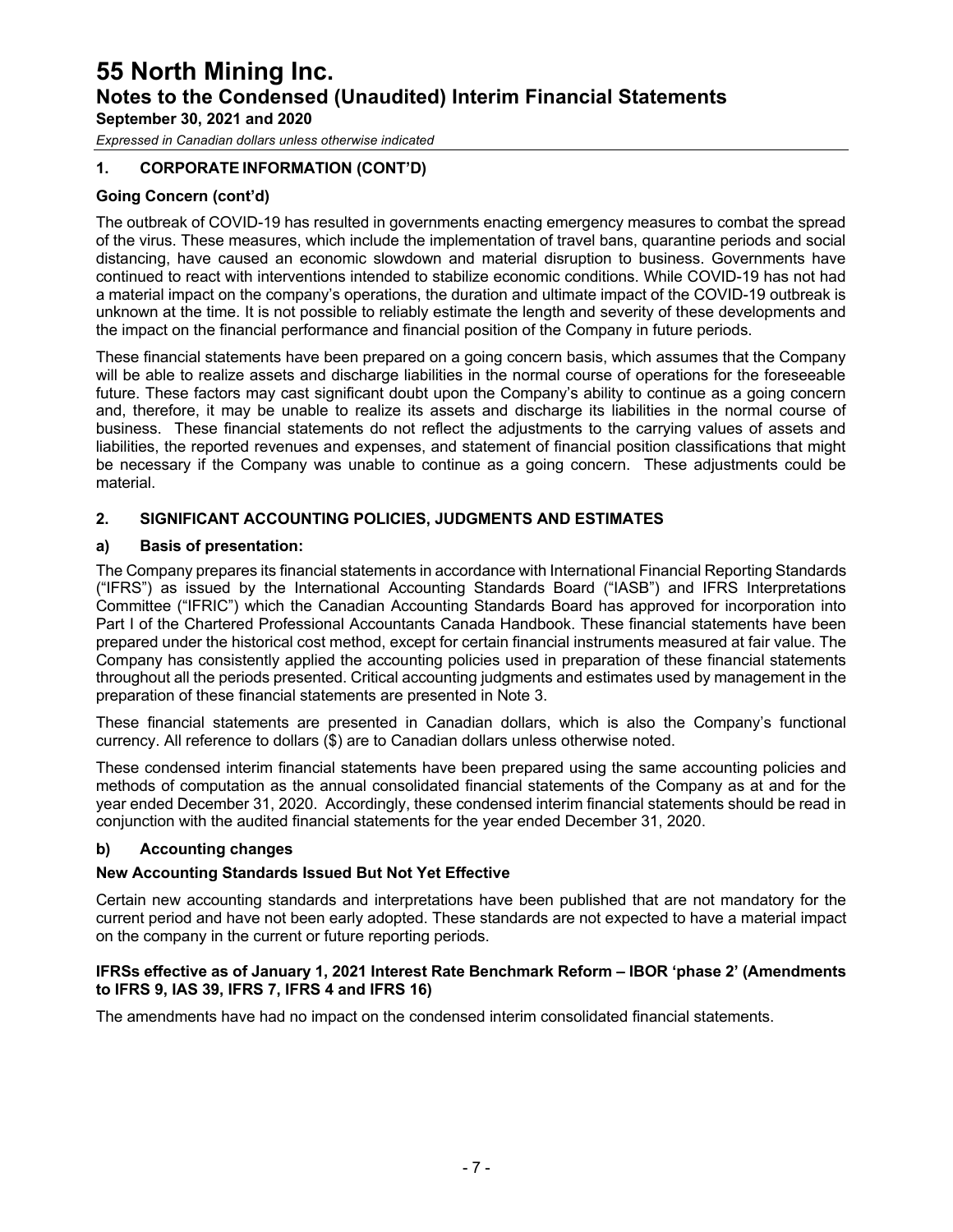*Expressed in Canadian dollars unless otherwise indicated*

#### **3. CRITICAL ACCOUNTING ESTIMATES ANDJUDGMENTS**

The preparation of these financial statements requires management to use estimates and judgments that affect the reported amounts of assets and liabilities, as well as revenues and expenses. These estimates are reviewed periodically, and, as adjustments become necessary, they are reported in net loss in the period in which they become known.

The recoverability of deferred expenditures is dependent upon the discovery of economically recoverable reserves and resources, securing and maintaining title and beneficial interest in the properties, the ability to obtain necessary financing to complete exploration, development and construction of processing facilities, obtaining certain government approvals and attaining profitable production.

The likelihood that tax positions taken will be sustained upon examination by applicable tax authorities is assessed based on individual facts and circumstances of the relevant tax position evaluated in light of all available evidence. Where applicable tax laws and regulations are either unclear or subject to ongoing varying interpretations, it is reasonably possible that changes in these estimates can occur that materially affect the amounts of income tax provision. At the end of each reporting period, the Company reassesses unrecognized income tax assets.

#### **4. REVERSE TAKEOVER TRANSACTION**

On September 2, 2020, the Company completed a reverse takeover transaction ("RTO") with Ontario Inc., whereby the shareholders of Ontario Inc. become shareholders of the Company. Ontario Inc. is the owner of an option to acquire 100% of the rights, title and interest in the Last Hope Gold Project, a high-grade gold project located in the emerging Lynn Lake Gold Camp in northern Manitoba.

Prior to completion of the RTO, 55 North consolidated all of its issued and outstanding shares on a 10.13:1 basis. On closing, 55 North issued post-consolidation shares in exchange for the outstanding shares of the Company on a one to one basis. As a result, 70,493,217 shares of 55 North were issued giving the shareholders of Ontario Inc. control of approximately 89.99% of the issued and outstanding share capital of 55 North. 55 North then immediately cancelled all of Ontario Inc.'s shares and Ontario Inc. was amalgamated with 55 North Mining Operations Inc., a wholly owned subsidiary of 55 North. All warrants to purchase shares of the Ontario Inc. have carried over to now purchase shares of 55 North on a one to one basis.

After evaluating all the facts surrounding this Transaction, Management determined that IFRS 3, *Business Combinations*, is not applicable and that the Transaction was accounted for as an asset acquisition with Ontario Inc as the acquirer for accounting purposes. These financial statements, as a result of it being a reverse takeover, are a continuation of Ontario Inc.'s historical disclosures, combining 55 North's assets and liabilities and including 55 North transactions that flow through the Consolidated Statements of Loss and Comprehensive Loss from September 2, 2020 through December 31, 2020.

The issued and outstanding common shares of 55 North are included in the identified assets acquired by Ontario Inc., with each valued as of September 2, 2020. The difference between these combined values, net of costs associated with the transaction, and the value of net assets as of September 2, 2020, is accounted for as listing costs on the Consolidated Statement of Loss and Comprehensive Loss.

55 North was valued by comparing the value of the shares retained by 55 North shareholders in comparison with the valuation of the Ontario Inc. prior to the RTO. 55 North was valued at \$695,988. This value was allocated between the remaining net liabilities assumed.

The following table summarizes the fair value of the total consideration transferred to Ontario Inc. shareholders and the fair value of identified assets acquired, and liabilities assumed, based on estimates of fair value.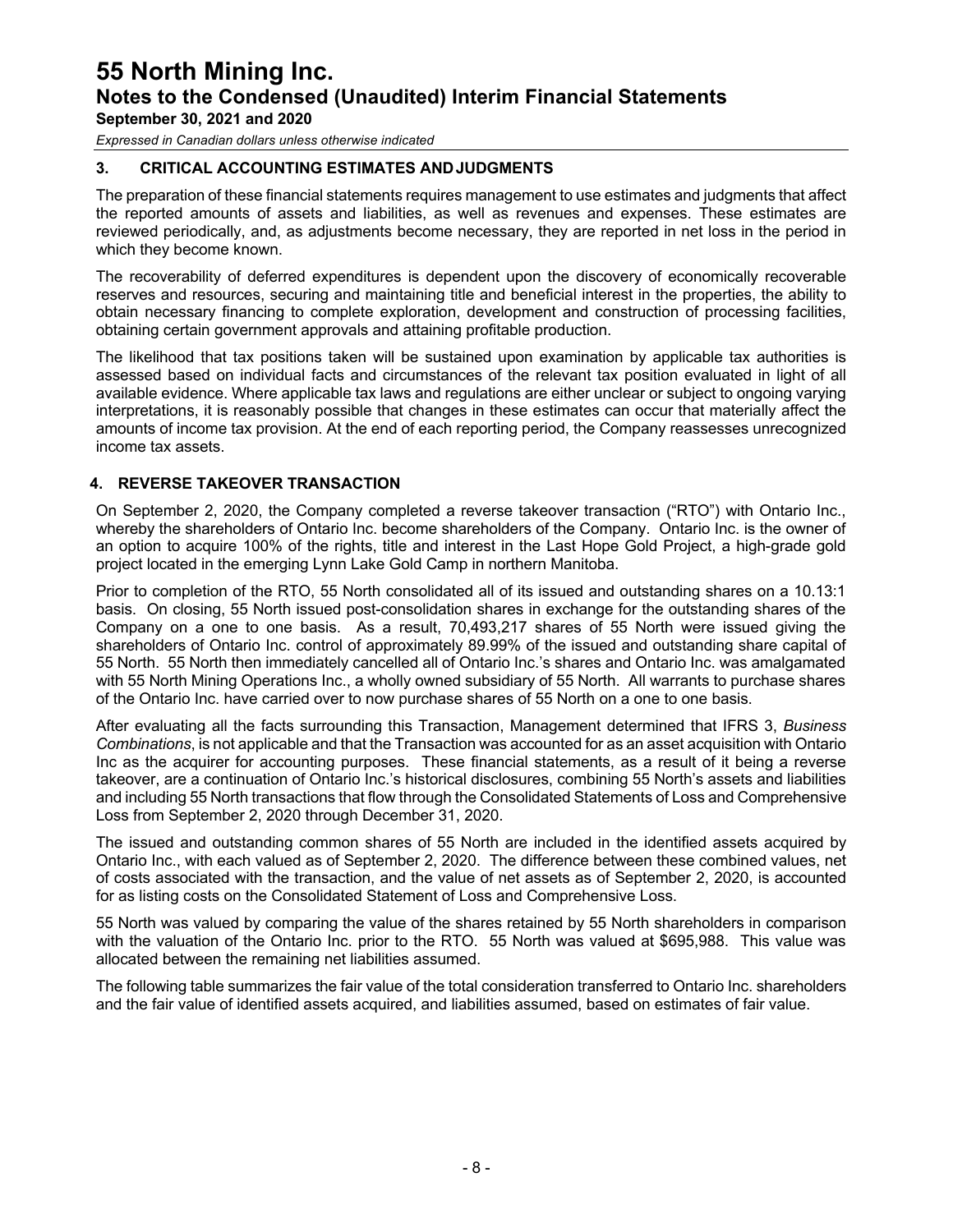*Expressed in Canadian dollars unless otherwise indicated*

#### **4. REVERSE TAKEOVER TRANSACTION (Cont'd)**

| <b>Purchase Price</b>                           |    |           |
|-------------------------------------------------|----|-----------|
| Current assets                                  | \$ | 4,514,222 |
| <b>Current liabilities</b>                      |    | 4,603,970 |
| Net liabilities assumed                         | \$ | 89,748    |
| Fair value of 7,832,915 55 North shares issued  |    | 695,988   |
| Fair value in excess of net liabilities assumed |    | 785,736   |
| Transaction costs related to RTO                |    | 49.769    |
| Charge related to public company listing        | S  | 835,505   |

#### **5. MINERAL PROPERTIES**

On December 30, 2016, the Company signed an option agreement with Tamarak Gold Resources Inc. to option a project near Timmins, Ontario. The Company paid \$11,300 and issued 1,000,000 common shares.

On September 5, 2017, the Company signed an option agreement with Peter Dunlop to option the Last Hope Project near Lynn Lake, Manitoba. On signing, the Company paid \$65,000 and issued 1,500,000 common shares.

The Company committed to incur an aggregate of at least \$250,000 per year for the four years following the execution of this agreement to an aggregate of \$1,000,000 and make additional option payments as follows:

- September 5, 2018: \$65,000 and an additional 1,500,000 common shares;
- September 5, 2019: \$65,000;
- September 5, 2020: \$65,000;
- September 5, 2021: \$100,000; and
- September 5, 2022: \$3,000,000

The Last Hope Project bears a 2% net smelter returns royalty with the ability to buy back 1% for \$1,000,000.

#### **6. INVESTMENT AND DIVIDEND PAYABLE**

|                                        | Sep. 30,<br>2021     | Dec. 31,<br>2020 |
|----------------------------------------|----------------------|------------------|
| Shares of Aston Minerals Ltd.          | $\sim$ $\sim$        | \$ 3,934,000     |
| GIC (0.75% maturing December 10, 2021) | ---                  | 900,000          |
| Total                                  | $\sim$ $\sim$ $\sim$ | \$4,834,000      |

Prior to completing the RTO (see Note 4), the Company completed the sale of the Edelson property and received, in addition to cash, 100,000,000 common shares of European Cobalt (now operating as Aston Minerals Ltd.). The net proceeds from the sale of these shares were agreed to be distributed to the 55 North shareholders of record on July 11, 2020. The value of the Aston Minerals Ltd. shares at December 31, 2020 was \$3,934,000 and the dividend payable was \$3,838,994, with the \$95,006 difference representing the value of the dividend attributable to the 55 North shares owned by 55 North Operations that are currently presented as held in treasury (Note 8). Any fair value adjustment in the dividend payable is adjusted through the consolidated statement of changes in equity as a dividend in the period. In April 2021, the 100,000,000 Aston Minerals shares were sold, and the Australian dollar net proceeds were converted to Canadian dollars. These funds amounted to C\$6,686,169 at March 31, 2021 and included in Cash on the statement of financial position. These funds were paid as an eligible dividend to shareholders of record on July 11, 2020 and distributed the week of May 2, 2021.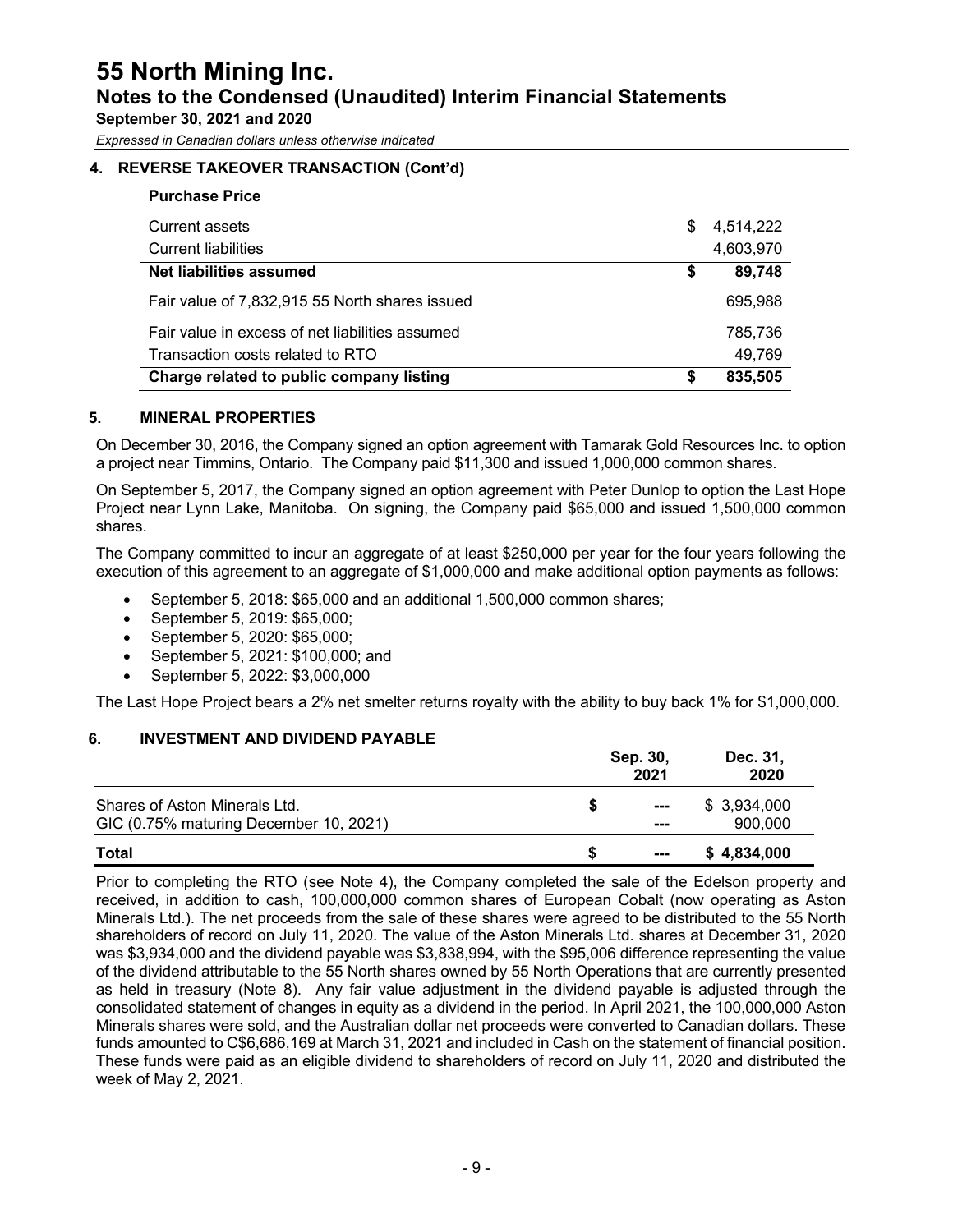## **55 North Mining Inc. Notes to the Condensed (Unaudited) Interim Financial Statements**

**September 30, 2021 and 2020**

*Expressed in Canadian dollars unless otherwise indicated*

#### **7. CANADA EMERGENCY BUSINESS ACCOUNT**

As a result of COVID-19, the Canadian federal government created the Canada Emergency Business Account ("CEBA"), designed to provide some financial assistance to qualifying Canadian companies. In April 2020, the Company applied for this funding and received \$40,000 as an unsecured, non-interest-bearing loan. This loan is due on or before December 31, 2022. If \$30,000 is paid before this time, \$10,000 of the loan is forgiven. If not paid by this date, the loan is extended by three years bearing interest at a rate of 5% per annum, with the loan maturing on December 31, 2025.

#### **8. SHARE CAPITAL**

#### **a) Authorized:**

The Company is authorized to issue an unlimited number of common shares with each common share entitled to one vote.

#### **b) Common shares issued:**

|                                        | <b>Number of Shares</b> | <b>Stated Capital</b> |
|----------------------------------------|-------------------------|-----------------------|
| Balance, December 31, 2019             | 68,993,217              | \$1,368,750           |
| Issued on settlement of debt           | 1,500,000               | 150,000               |
| Issued on reverse takeover transaction | 7,832,915               | 695,988               |
| Issued on private placement            | 25,726,730              | 4,426,114             |
| Warrant allocation                     |                         | (1,670,277)           |
| Share issue costs                      |                         | (520, 696)            |
| Flow-through premium                   |                         | (567, 104)            |
| Balance, December 31, 2020             | 104,052,862             | \$3,882,775           |
| Issued on private placement            | 7,050,000               | 860,000               |
| Warrant allocation                     |                         | (325, 335)            |
| Share issue costs                      |                         | (58, 723)             |
| Flow-through premium                   |                         | (82, 150)             |
| Balance, September 30, 2021            | 111,102,862             | \$4,276,567           |

Included in the share capital balance on December 31, 2020 and September 30, 2021 are 189,206 shares held by 55 North Operations (formerly Ontario Inc.). These shares will be sold and are included as shares held in treasury.

On April 12 and 26, 2021, the Company closed an additional tranche of a non-brokered private placement for gross proceeds of \$310,000 in flow-through financing. The financing consisted of 1,550,000 units priced at \$0.20. Each unit is comprised of one common share and one common share purchase warrant entitling the holder to acquire one additional common share of the Company at a price of \$0.30 per share for 48 months from the date of closing. As compensation for this financing, a total of \$21,000 was paid in cash and 105,000 finders warrants were issued, with each warrant exercisable to purchase common share at a price of \$0.30 for a period of 48 months from closing.

On July 15 and 20, 2021, the Company closed an additional tranche of a non-brokered private placement for gross proceeds of \$550,000 in flow-through financing. The financing consisted of 5,500,000 units priced at \$0.10. Each unit is comprised of one common share and one common share purchase warrant entitling the holder to acquire one additional common share of the Company at a price of \$0.20 per share for 60 months from the date of closing. As compensation for this financing, a total of \$39,550 was paid in cash and 350,000 finders warrants were issued, with each warrant exercisable to purchase common share at a price of \$0.20 for a period of 60 months from closing.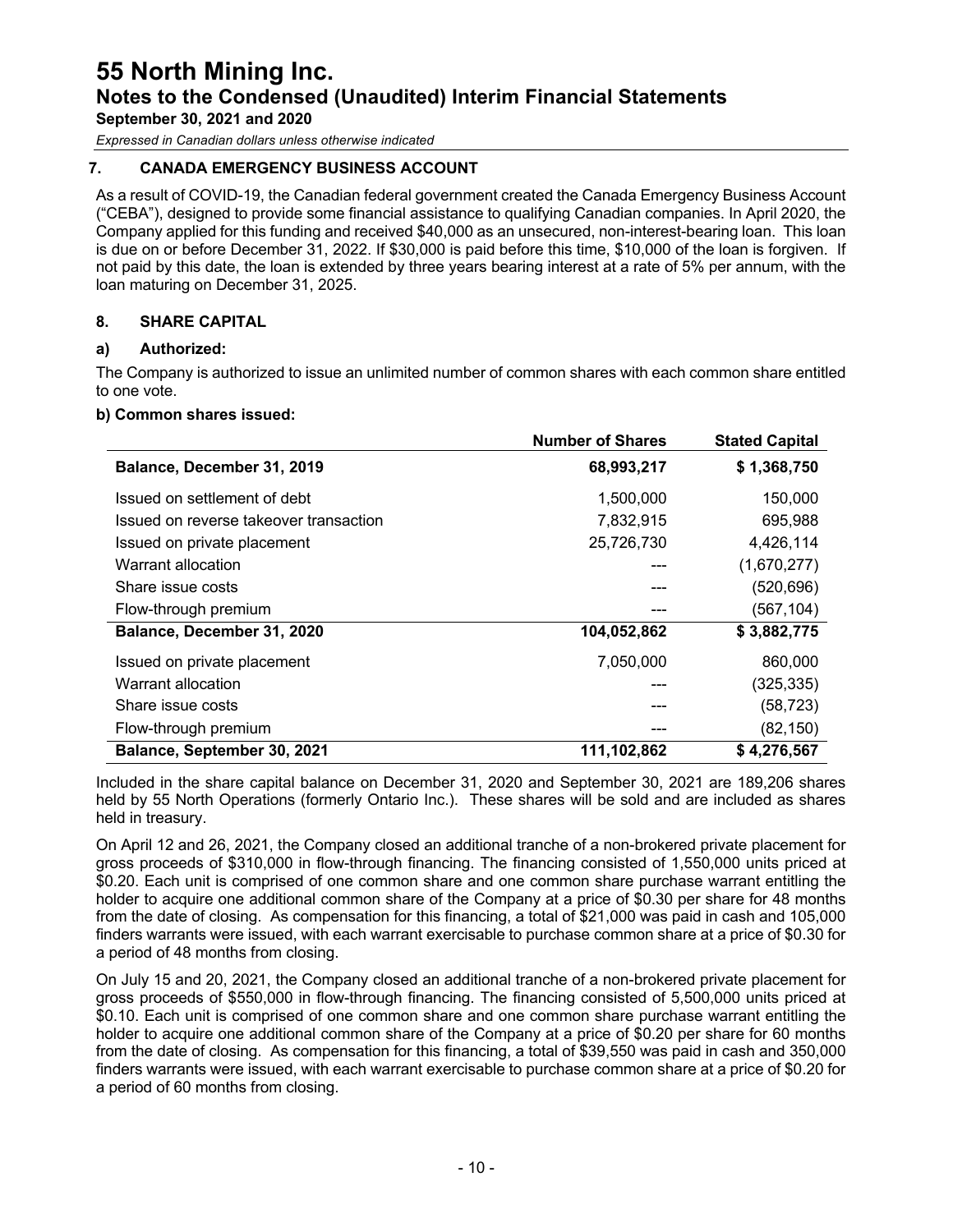*Expressed in Canadian dollars unless otherwise indicated*

#### **8. WARRANTS**

The value warrants issued were estimated on the date of the grant using the Black-Scholes optionpricing model with the following weighted average assumptions used for grants:

| Date Issued    | <b>Number</b> | <b>Dividend</b><br>Yield | <b>Expected</b><br><b>Volatility</b> | <b>Risk Free</b><br><b>Interest</b><br>Rate | <b>Expected</b><br>Life<br><b>In Years</b> |
|----------------|---------------|--------------------------|--------------------------------------|---------------------------------------------|--------------------------------------------|
| April 12, 2021 | 1,605,000     | $0\%$                    | 100%                                 | 0.78%                                       | 4                                          |
| April 26, 2021 | 50,000        | $0\%$                    | 100%                                 | 0.76%                                       | 4                                          |
| July 15, 2021  | 5,350,000     | $0\%$                    | 100%                                 | 0.88%                                       | 4                                          |
| July 20, 2021  | 500,000       | 0%                       | 100%                                 | 0.88%                                       | 4                                          |

At September 30, 2021 there were 59,419,010 warrants outstanding (December 31, 2020 - 51,914,010), with each warrant entitling the holder to acquire one common share of the Company at the prices noted below:

|               | <b>Exercise</b> | <b>Remaining Contractual</b> |                                   |
|---------------|-----------------|------------------------------|-----------------------------------|
| <b>Number</b> | <b>Price</b>    | <b>Life In Years</b>         | <b>Expiry Date</b>                |
| 24,300,774    | \$0.18          | 1.25                         | December 31, 2022 <sup>(1)</sup>  |
| 217,176       | \$0.61          | 1.22                         | December 18, 2022 <sup>(2)</sup>  |
| 7,132,080     | \$0.30          | 2.98                         | September 21, 2024                |
| 500,000       | \$0.20          | 2.98                         | September 21, 2024 <sup>(4)</sup> |
| 36,800        | \$0.15          | 2.98                         | September 21, 2024 <sup>(3)</sup> |
| 4,200,000     | \$0.30          | 3.04                         | October 15, 2024                  |
| 329,600       | \$0.20          | 3.04                         | October 15, 2024 <sup>(3)</sup>   |
| 6,400         | \$0.15          | 3.04                         | October 15, 2024 <sup>(4)</sup>   |
| 9,221,133     | \$0.30          | 3.11                         | November 9, 2024                  |
| 534,531       | \$0.15          | 3.11                         | November 9, 2024 (4)              |
| 6,000         | \$0.30          | 3.11                         | November 9, 2024                  |
| 3,840,183     | \$0.30          | 3.16                         | November 27, 2024                 |
| 141,333       | \$0.15          | 3.16                         | November 27, 2024 (4)             |
| 8,000         | \$0.20          | 3.16                         | November 27, 2024 <sup>(3)</sup>  |
| 1,333,334     | \$0.30          | 3.18                         | December 4, 2024                  |
| 106,666       | \$0.15          | 3.18                         | December 4, 2024 (4)              |
| 1,500,000     | \$0.30          | 4.53                         | April 12, 2025                    |
| 105,000       | \$0.30          | 4.53                         | April 12, 2025                    |
| 50,000        | \$0.30          | 4.57                         | April 26, 2025                    |
| 5,000,000     | \$0.30          | 4.79                         | July 15, 2026                     |
| 350,000       | \$0.30          | 4.79                         | July 15, 2026                     |
| 500,000       | \$0.30          | 4.82                         | July 26, 2026                     |
| 59,419,010    | \$0.25          | 2.53                         |                                   |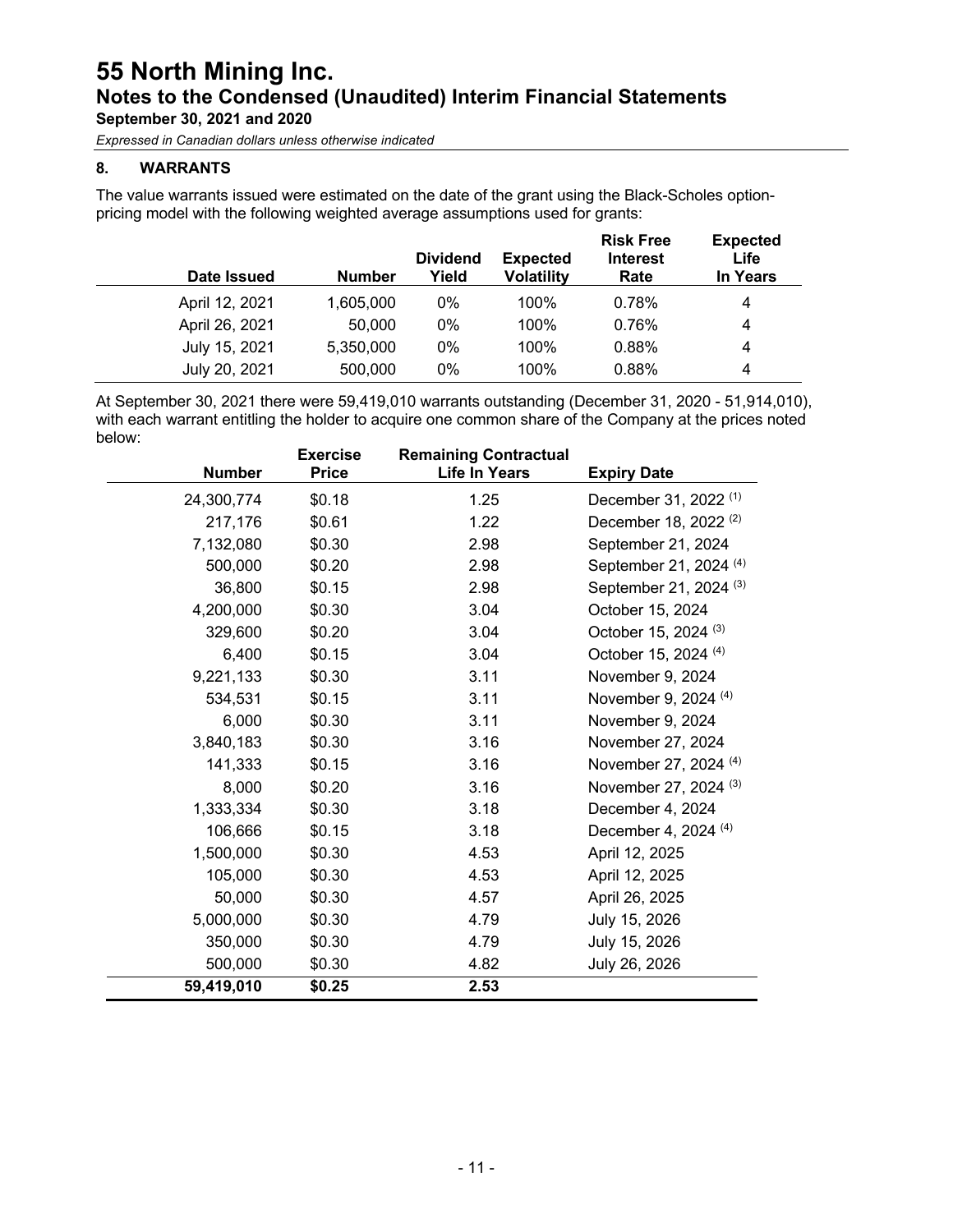*Expressed in Canadian dollars unless otherwise indicated*

#### **9. WARRANTS (CONT'D)**

Notes:

- $(1)$  In August 2020, the terms of these warrants were changed to an exercise price of \$0.18 and with an expiration date of December 31, 2022.
- (2) In August 2020, the terms of these warrants were changed to an expiration date of December 18, 2022<br>(3) These compensation options entitle the holder to acquire a unit at a price of \$0.20 per unit. Each unit is
- These compensation options entitle the holder to acquire a unit at a price of \$0.20 per unit. Each unit is comprised of one common share and one warrant which can be exercised to acquire one additional common share at a price of \$0.30 for a period of 48 months.
- $(4)$  These compensation options entitle the holder to acquire a unit at a price of \$0.15 per unit. Each unit is comprised of one common share and one warrant which can be exercised to acquire one additional common share at a price of \$0.30 for a period of 48 months.

A summary of the status of the Company's outstanding warrants and changes for the year ended December 31, 2020 and the nine months ended September 30, 2021 are as follows:

|                                |               | 2021                                     |                | 2020                                     |
|--------------------------------|---------------|------------------------------------------|----------------|------------------------------------------|
|                                | <b>Number</b> | Weighted<br>average<br>exercise<br>price | <b>Number</b>  | Weighted<br>average<br>exercise<br>price |
| <b>Balance, beginning</b>      | 51,914,010    | \$0.24                                   | 22,634,108     | \$0.10                                   |
| Granted                        | 7,505,000     | 0.30                                     | 1,666,666      | 0.18                                     |
| Cancelled                      |               |                                          | (24, 300, 774) | 0.10                                     |
| Granted - replacement warrants | ---           |                                          | 24,517,950     | 0.18                                     |
| Granted - post RTO             | ---           |                                          | 27,396,060     | 0.29                                     |
| Balance, ending                | 59,419,010    | \$0.25                                   | 51,914,010     | \$0.24                                   |

Notes:

(1) Following completion of the RTO, warrants issued by 55 North and Ontario Inc. were replaced by new 55 North Mining Inc. warrants using the transaction share exchange ratio.

#### **10. SHARE OPTIONS**

The Company may grant options to directors, officers, employees, and technical consultants of the Company. The maximum number of shares reserved for issuance under all securities compensation arrangements is limited to 10% of the total number of issued and outstanding shares exercisable for a period of up to 10 years. The maximum number of shares that may be issued to any officer, director or employee shall not exceed 5% of the total number of issued and outstanding shares. The maximum number of shares that may be issued to technical consultants, including investor relation consultants, shall not exceed 2% of the total number of issued and outstanding shares.

The average remaining life of the options at September 30, 2021 is 4.51 years.

A summary of the status of the Company's outstanding options as at September 30, 2021 and December 31, 2020 and changes during the periods then ended are as follows: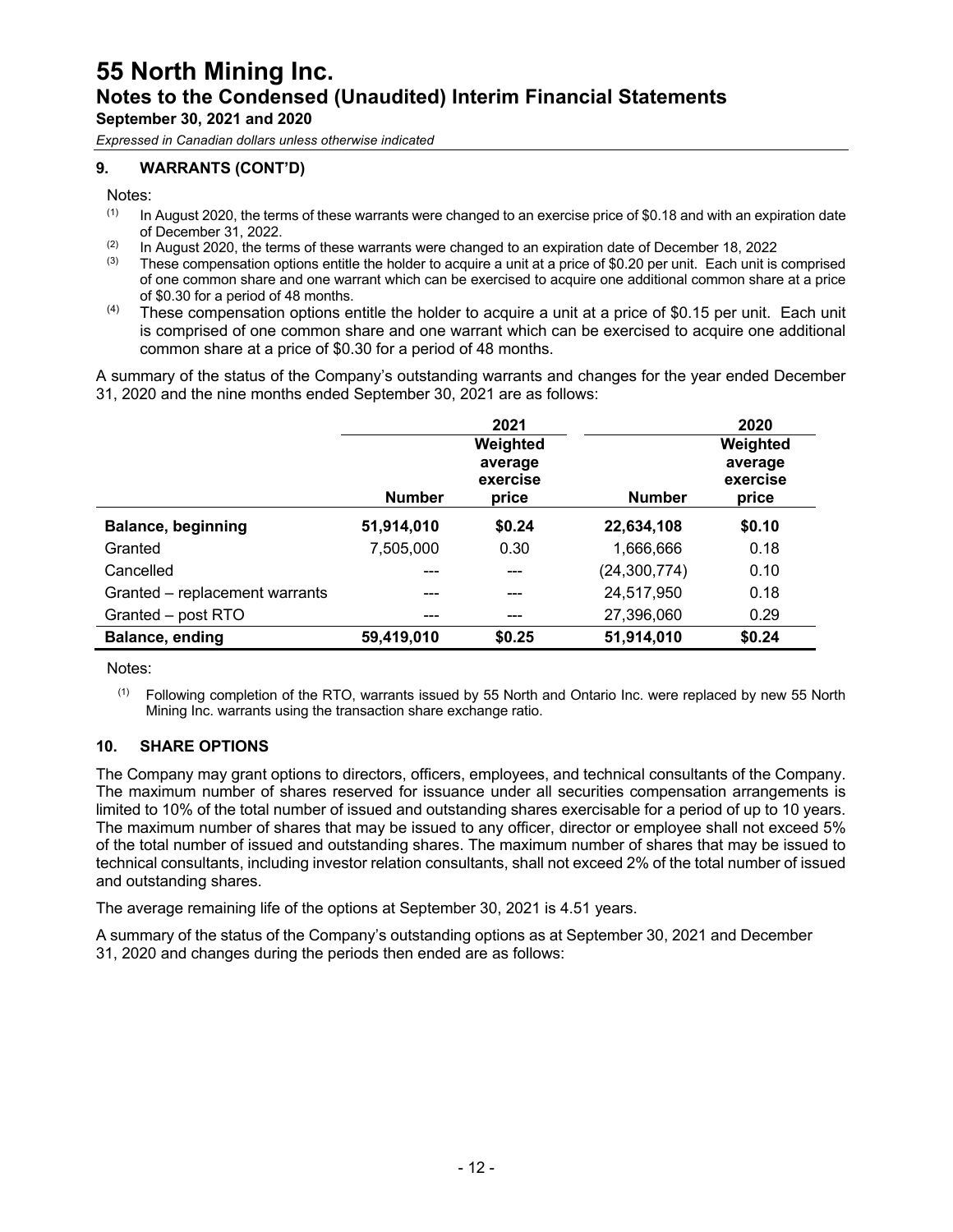## **55 North Mining Inc. Notes to the Condensed (Unaudited) Interim Financial Statements**

**September 30, 2021 and 2020**

*Expressed in Canadian dollars unless otherwise indicated*

#### **10. SHARE OPTIONS (CONT'D)**

|                                     |               | Sep. 30, 2021  |               | Dec. 31, 2020  |
|-------------------------------------|---------------|----------------|---------------|----------------|
|                                     |               | Weighted       |               | Weighted       |
|                                     |               | average        |               | average        |
|                                     | <b>Number</b> | exercise price | <b>Number</b> | exercise price |
| <b>Balance, beginning</b>           | 296,148       | \$0.51         | ---           | \$<br>$---$    |
| Granted – replacement options $(1)$ |               |                | 296,148       | 0.51           |
| Granted                             | 9,100,000     | \$0.15         |               | ---            |
| Balance, ending                     | 9,396,148     | \$0.16         | 296,148       | \$0.51         |

Notes:

 $(1)$  Following completion of the RTO, options issued by 55 North were replaced by new 55 North Mining Inc. options using the transaction share exchange ratio.

On April 20, 2021, the Company issued 9,100,000 incentive share options to officers, directors, employees and consultants with each option having a 5-year term and an exercise price of \$0.15. These options vested immediately, have a five-year life, and an exercise price of \$0.15. The value of these options was calculated using the Black-Scholes option pricing model under the following weighted average assumptions: share price – \$0.15; risk free rate of return – 0.91%; annualized volatility – 100%; expected life – 5 years; dividend yield – 0%. The Company recognized a share-based compensation expense of \$1,013,740 related to the vesting that occurred.

#### **11. RELATED PARTY TRANSACTIONS**

Key management personnel are those persons having authority and responsibility for planning, directing and controlling the activities of the group, directly and indirectly, include any director (whether executive or otherwise) of the Company. Total fees paid to the Company's CEO during the three and nine months ended September 30, 2021 are \$18,000 and \$54,000, respectively (three and nine months ended September 30, 2020 - \$5,000 and \$5,000, respectively) with \$6,000 remaining in accounts payable at quarter end. Total fees paid to the Company's CFO during the three and nine months ended September 30, 2021 are \$12,500 and \$42,500, respectively (three and nine months ended September 30, 2020 - \$5,000 and \$35,000, respectively).

#### **12. CAPITAL MANAGEMENT**

The Company's total negative capital balance of \$203,907 consists of \$4,276,567 of share capital, \$2,313,168 of warrant reserve, \$1,013,740 of contributed surplus, with an offsetting deficit of \$7,807,382.

The Company's objectives when managing capital, which consists of shareholders' equity, are to safeguard its ability to continue as a going concern, so that it can continue to provide returns for shareholders and benefits for other stakeholders, and to provide an adequate return to shareholders by pricing products and services commensurately with the level of risk.

The Company sets the amount of capital in proportion to risk. The Company manages the capital structure and adjusts it in the light of changes in economic conditions and the risk characteristics of the underlying assets. In order to maintain or adjust the capital structure, the Company may adjust the amount of dividends paid to shareholders, return capital to shareholders, issue new shares, or sell assets to reduce debt.

The Company monitors capital from time-to-time using a variety of measures. Monitoring procedures are typically performed as a part of the overall management of the Company's operations. The Company's strategy during the period, which was unchanged from the prior period, was to maintain its ability to secure access to financing at a reasonable cost. The requirements and terms of sources of capital cannot be predicted and change in ways the Company cannot predict.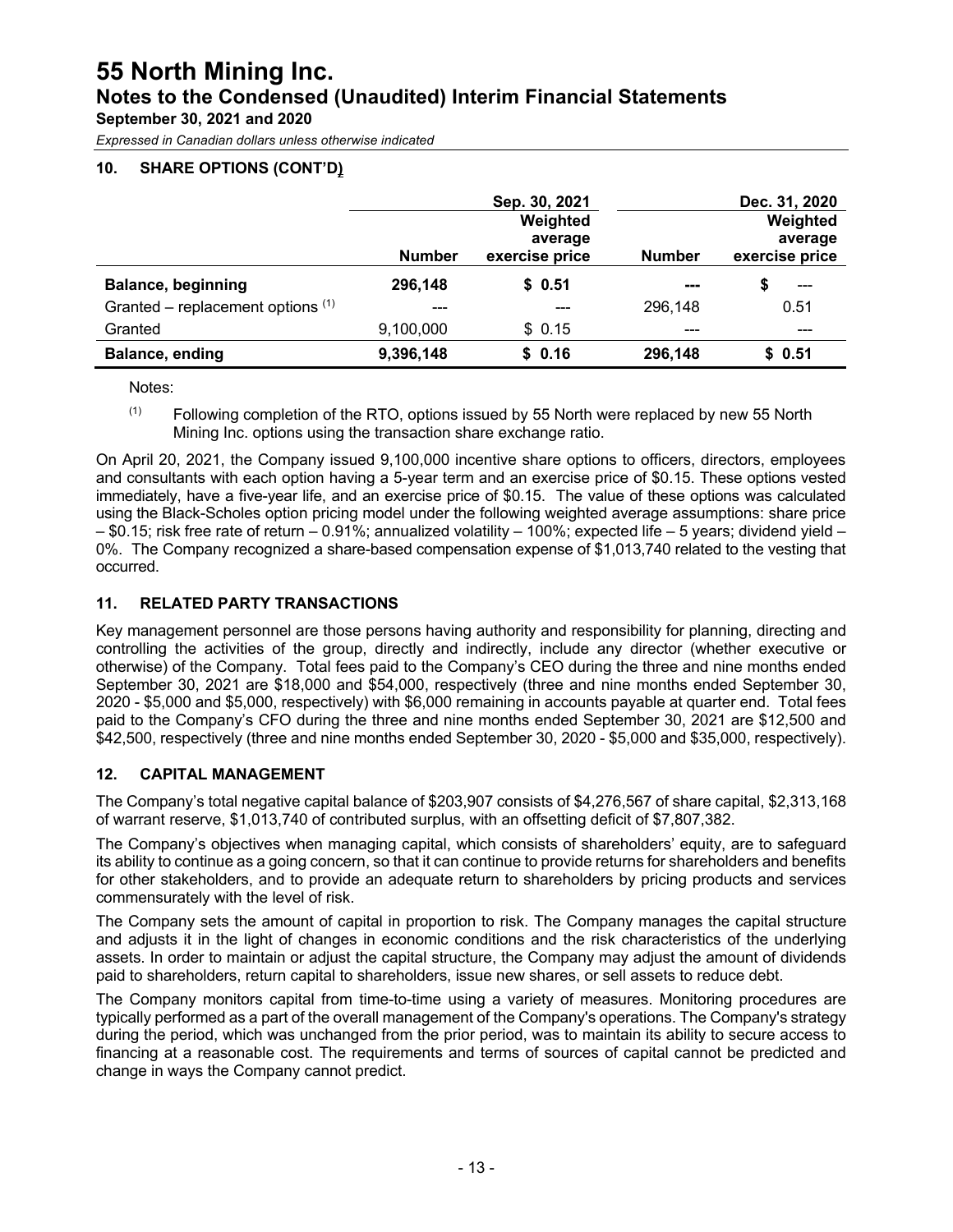*Expressed in Canadian dollars unless otherwise indicated*

#### **13. RISK MANAGEMENT AND FAIR VALUES**

Management's risk management policies are typically performed as a part of the overall management of the Company's operations. Management is aware of risks related to these objectives through direct personal involvement with employees and outside parties. In the normal course of its business, the Company is exposed to a number of risks that can affect its operating performance. Management's close involvement in operations helps identify risks and variations from expectations. The Company has not designated transactions as hedging transactions to manage risk. As a part of the overall operation of the Company, management considers the avoidance of undue concentrations of risk. The risks and the actions taken to manage them include the following:

#### **Liquidity risk**

Liquidity risk is the risk that the Company cannot meet its financial obligations associated with financial liabilities in full. The Company's main sources of liquidity are external sources of debt and equity. The funds are primarily used to finance working capital and capital expenditure requirements. The Company's current liabilities exceed its current assets by \$173,907.

Accounts payable, accrued liabilities, advance payable due to related parties and promissory note payable are due within one year.

#### **Credit risk**

Credit risk arises from the possibility that debtors may be unable to fulfill their commitments. For a financial asset, this is typically the gross carrying amount, net of any amounts offset and any impairment losses. The Company has credit policies to address credit risk on accounts receivable, which may include the analysis of the financial position of the debtor and review of credit limits. The Company also may review credit history before establishing credit and review credit performance. An allowance for doubtful accounts or other impairment provisions are established based upon factors surrounding credit risk, historical trends and other information.

A financial asset is past due when a debtor has failed to make a payment when contractually due. The Company has no financial assets that are past due and does not have an allowance for doubtful accounts receivable.

#### **Currency risk**

Currency risk is the risk that changes in foreign exchange rates may have an effect on future cash flows associated with financial instruments. Changes in the applicable exchange rate may result in a decrease or increase in foreign exchange income or expense. The Company only enters into transactions in Canadian dollars and is not exposed to currency risk.

#### **Interest rate risk**

Interest rate risk is the risk that changes in market interest rates may have an effect on the cash flows associated with some financial instruments, known as interest rate cash flow risk, or on the fair value of other financial instruments, known as interest rate price risk. Obtaining a promissory note with a fixed interest rate minimizes cash flow risk.

#### **Other price risk**

Other price risk is the risk that changes in market prices, including commodity or equity prices, will have an effect on future cash flows associated with financial instruments. Mineral prices are affected by numerous factors such as the sale or purchase by various central banks and financial institutions, interest rates, exchange rates, inflation or deflation, fluctuations in the value of the US dollar and other foreign currencies, global and regional supply and demand, and the political and economic conditions of major gold-producing countries throughout the world.